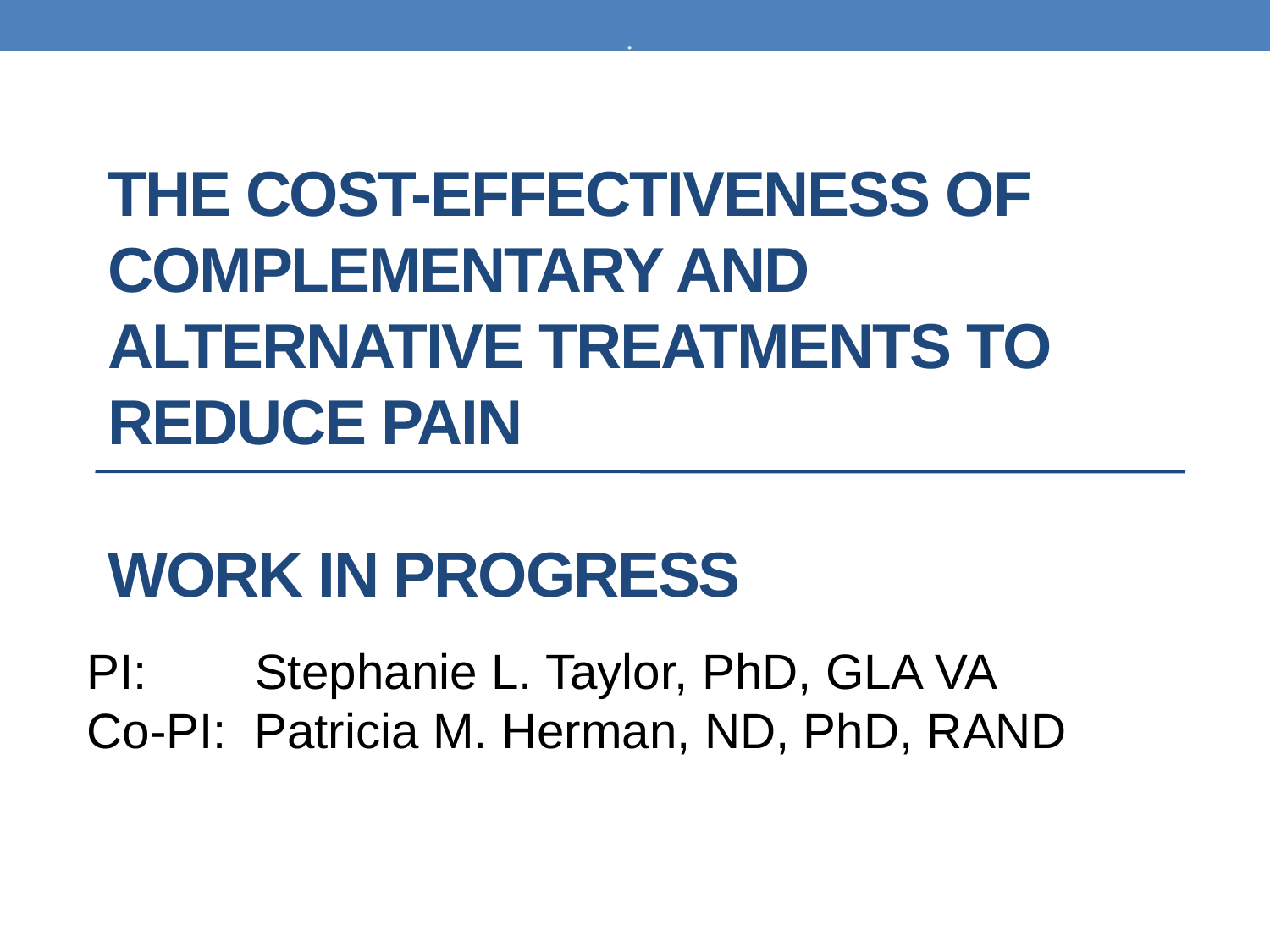#### **Acknowledgements**

#### **Additional Team Members:**

- o Co-PI: Karl Lorenz, MD, Palo Alto VA , Stanford
- o Qing Zeng, PhD, George Washington U. (formerly Palo Alto VA) (Natural Language Processing Team Lead)
- o Craig Morioka, PhD, Greater Los Angeles VA
- o Wei Yu, PhD, Palo Alto VA (Cost And Utilization Data Lead)
- o Nell Marshall, PhD, Palo Alto VA
- o Anita Yuan, PhD, Greater Los Angeles VA
- o Karen Chu, MS, Greater Los Angeles VA

#### **Musculoskeletal Disorder Study Cohort:**

- **Connecticut** o Bob Kerns, MD; Cynthia Brandt, MD; Joe Goulet, PhD Yale and VA
- **Funding:** HSR&D Merit from 2014 NIH/VA/DOD Joint RFA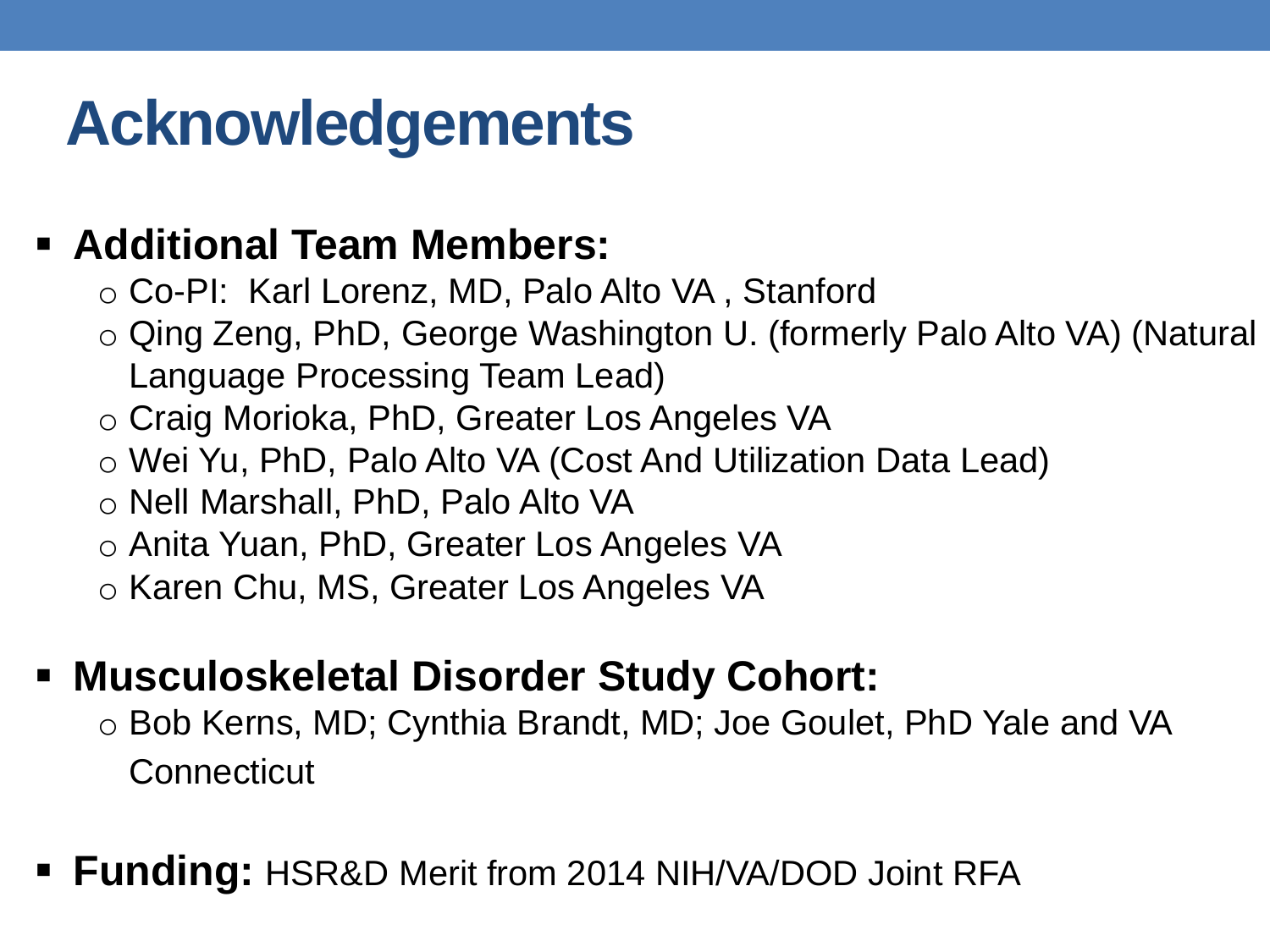Chronic pain and opioid use are prevalent among Veterans.



Toblin et al, 2011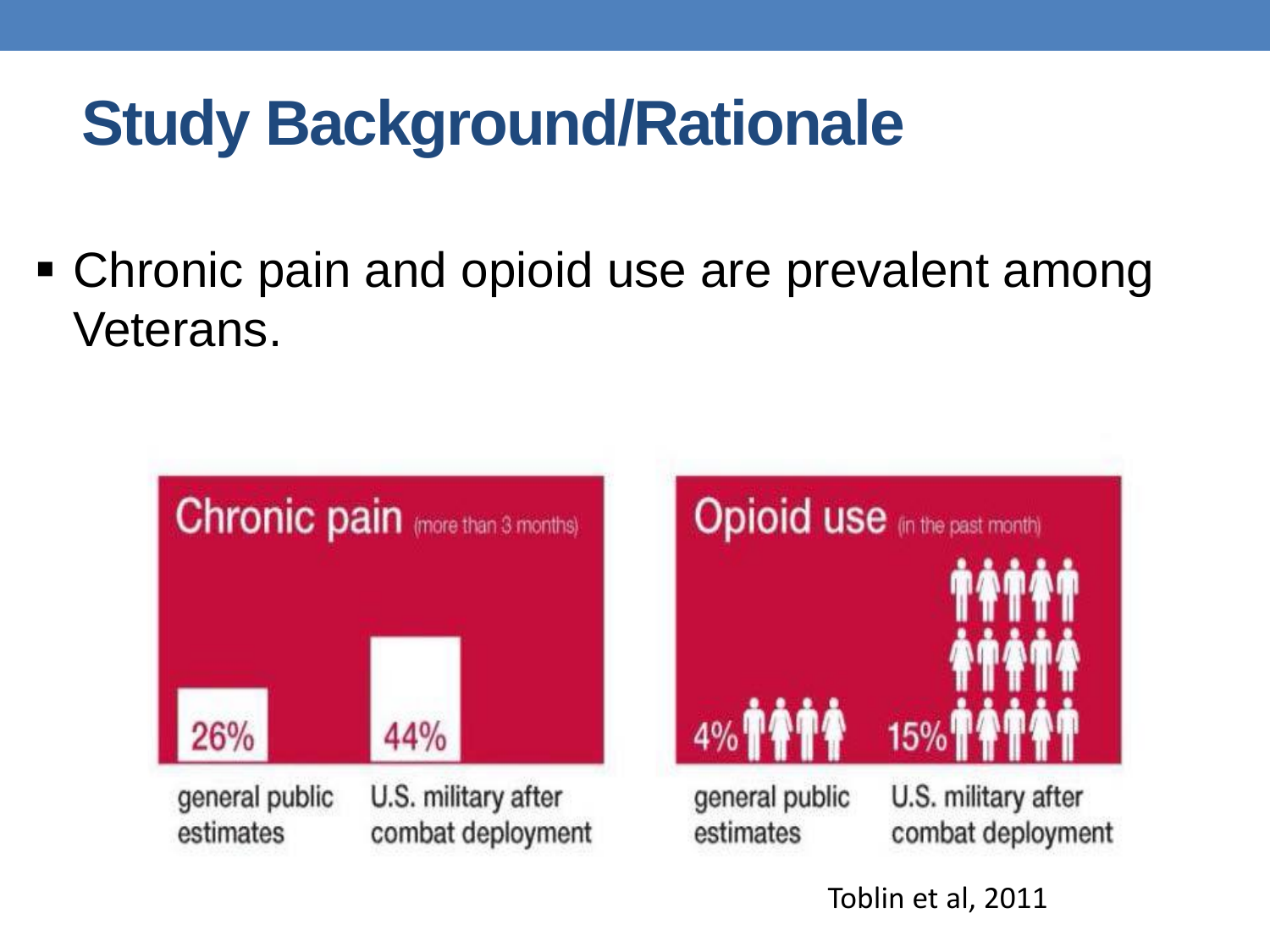- In the OEF/OIF/OND<sup>\*</sup> Veteran population,
	- are accompanied by pain. 62% have musculoskeletal disorders, most of which
	- 58% have mental health conditions. Comorbid conditions include:
		-
		- **Anxiety Sleep Disturbance**
		-
		- Depression Substance Abuse
		-
		- PTSD Traumatic Brain Injury (TBI)
- There is a need to identify cost-effective nonpharmacological approaches to addressing pain and comorbid mental health conditions.

\*Operation Enduring Freedom/Operation Iraqi Freedom/Operation New Dawn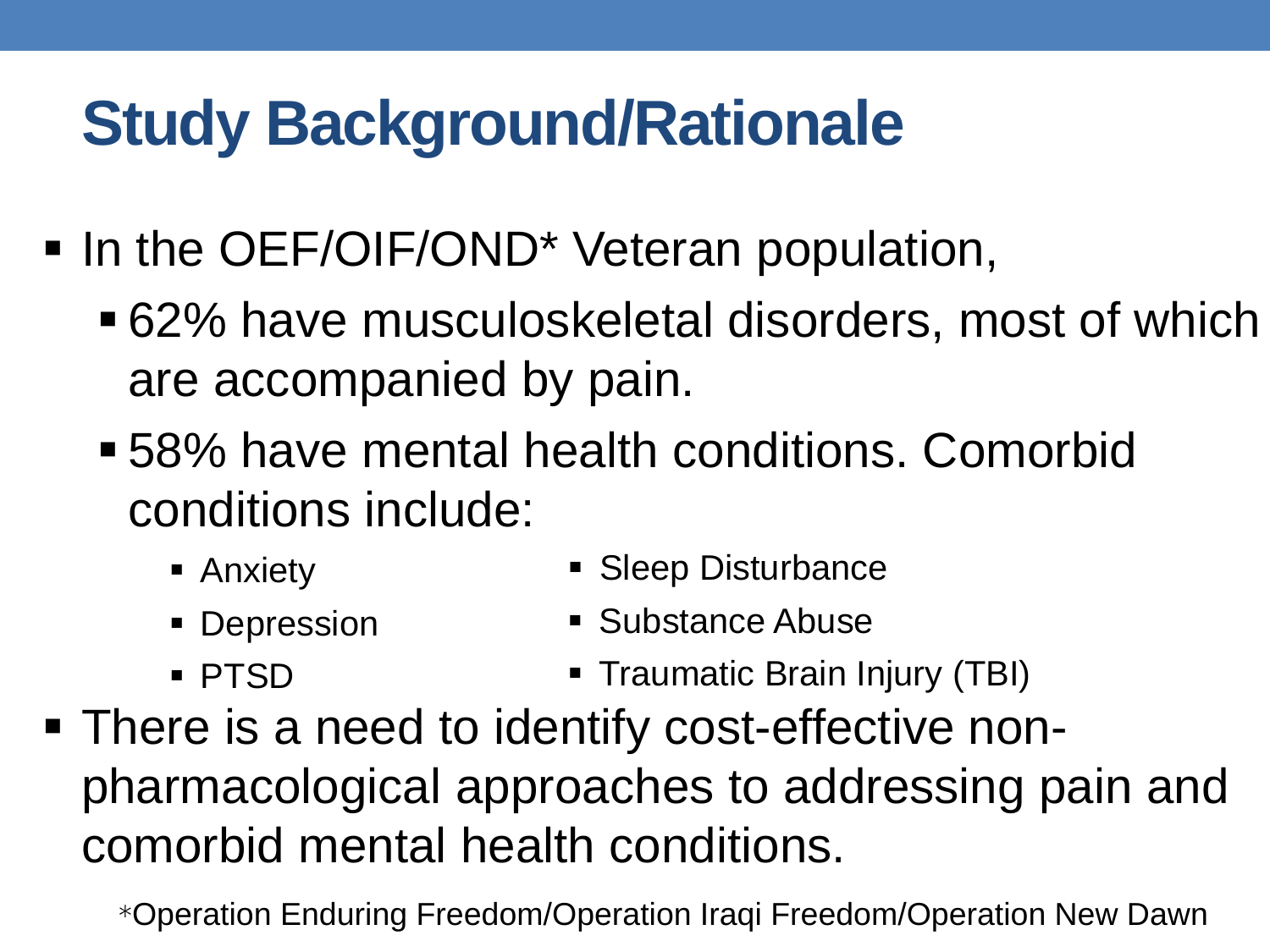- Some complementary and integrative health (CIH/CAM) approaches have some evidence for treating pain or comorbid mental health conditions and are being offered widely at the VA.
	- CIH/CAM = acupuncture, yoga, meditation, etc.
	- **-2015 VA HAIG reports CIH offered broadly (facility** level data).
	- Very little information on system-wide use by individuals.
	- CIH also not well-documented in medical records.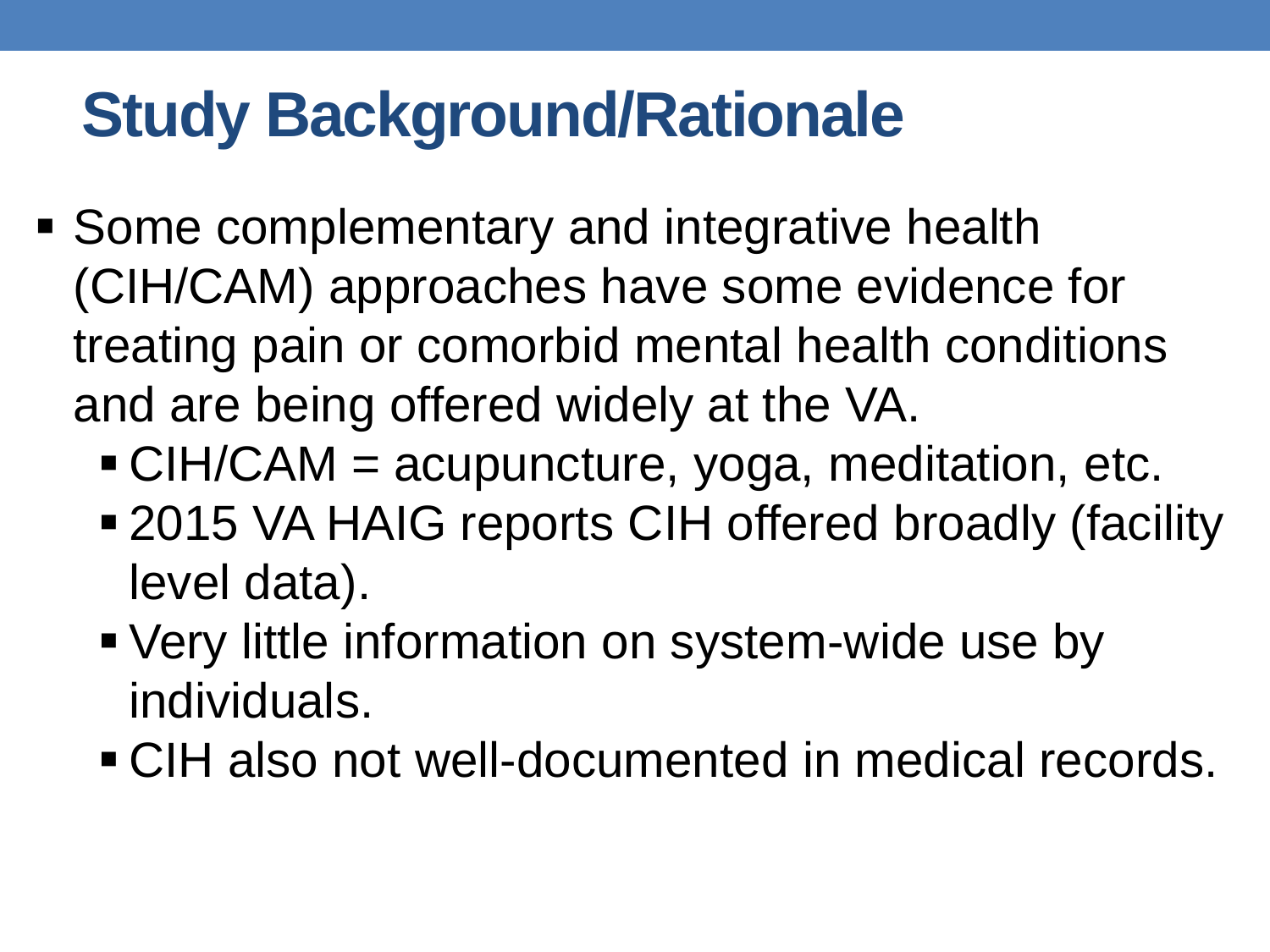This study leverages the VA's existing databases to measure:

- the extent of CIH use in the population of OEF/OIF/OND\* Veterans with musculoskeletal pain
- **Induck** its impact on pain and opioid use
- its total cost
- **In its cost-effectiveness**

\*Operation Enduring Freedom/Operation Iraqi Freedom/Operation New Dawn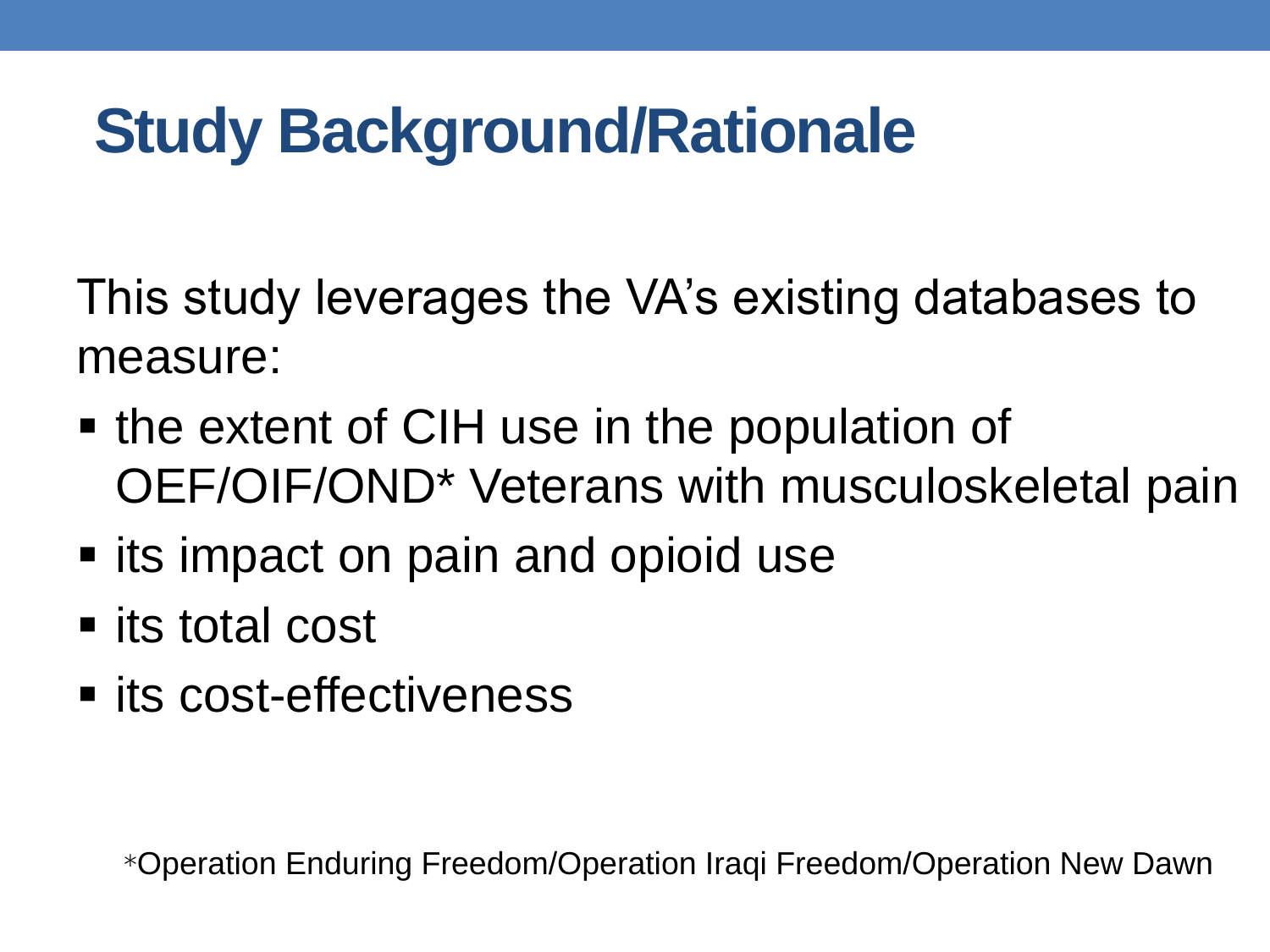#### **Research Questions/Specific Aims**

- services to VA 1. Determine resource use involved & "cost" of CIH
	- Big challenge is identifying CIH use
- 2. Determine cost-effectiveness of CIH for pain
	- Main analysis
- 3. Determine cost-effectiveness of CIH for co-morbid pain mental health conditions
	- Analysis of subset with both pain & 1+ MH
- 4. Interpret results and integrate findings into recommendations with Advisory Board help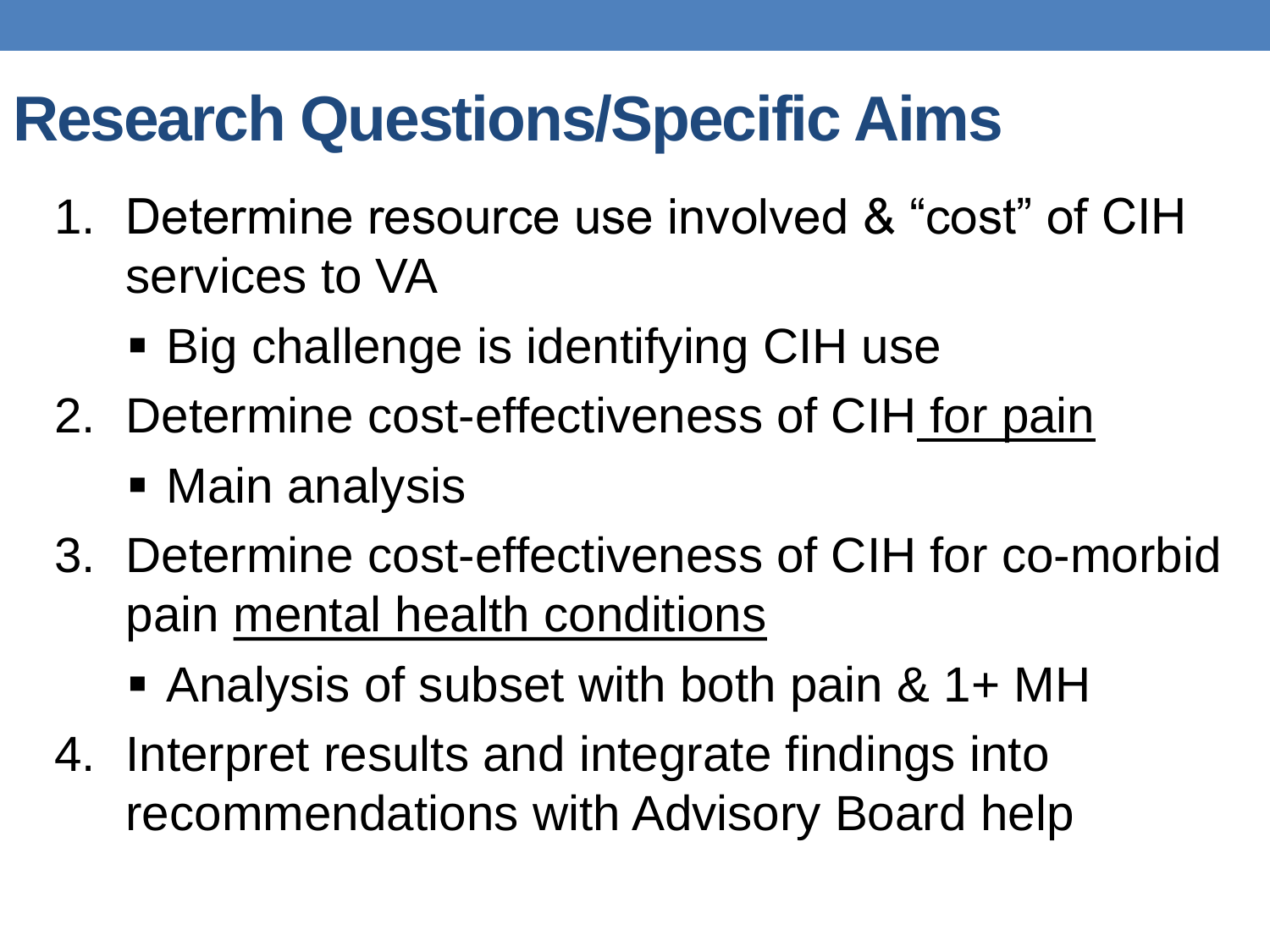### **Design and Methodology**

- Cohort: Mostly OIF/OEF/OND veterans with chronic musculoskeletal disorder pain
	- **Using the VA healthcare system during 2010-2013**
- Chronic musculoskeletal disorder pain = either:
	- pain" (from Tian et al\*) separated by 30-365 days ■ 2 or more MSD ICD9 codes "likely to represent chronic OR
	- 2 or more MSD ICD9 codes within 90 days and with 2 or more pain scores >4 at 2+ visits within 90 days

**\*From Tian et al, J Am Med Inform Assoc. 2013; 20:e275-e280.**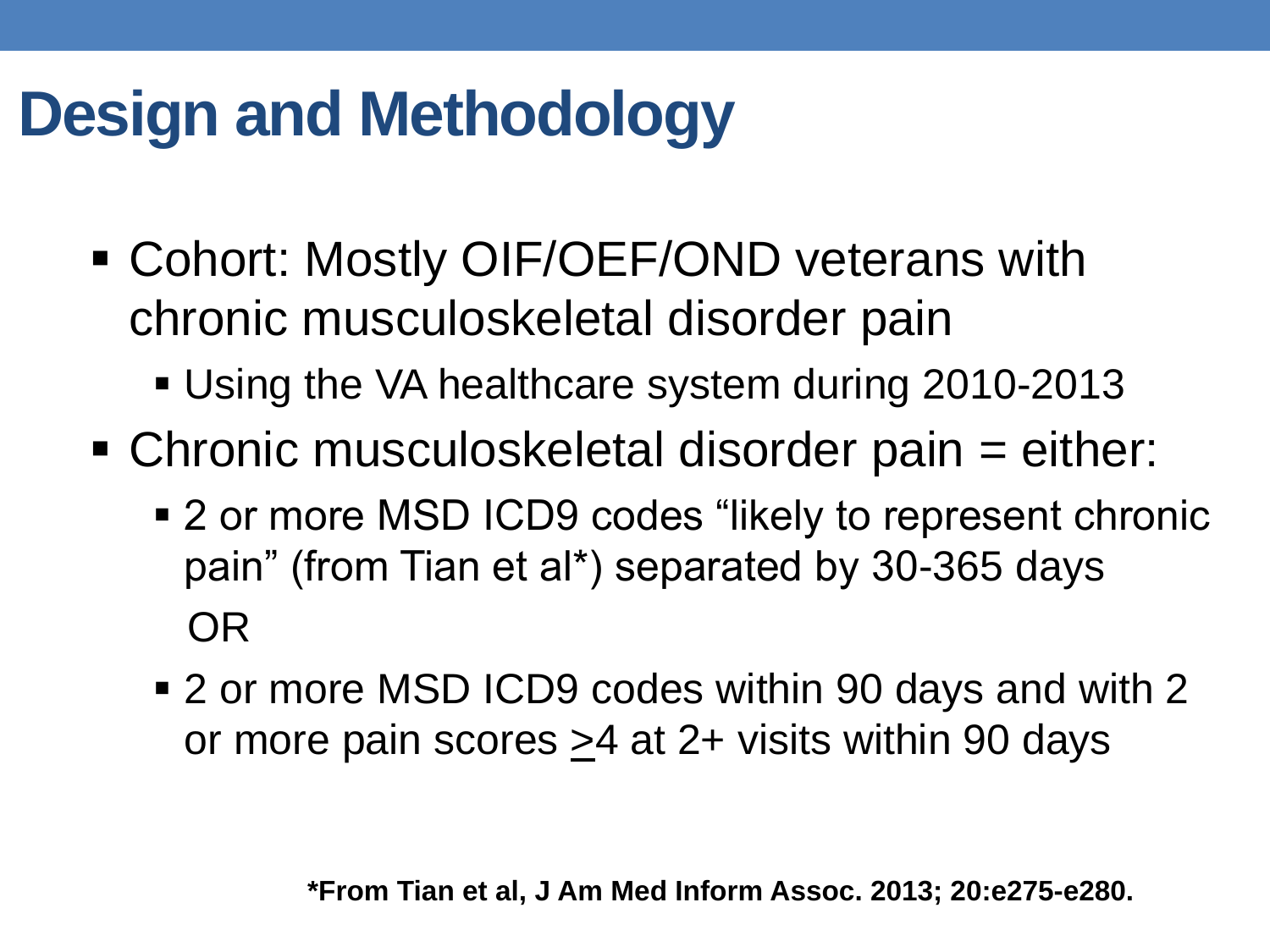## **Design and Methodology- Defining Pain**

 oAnklosing spondylitis o Schmorl's nodes o Postlaminectomy syndrome ■ Examples of "likely to represent chronic pain"\*: oPsychogenic pain o Central pain syndrome o Joint pain oArthritis of the spine o Myelopathy o Disc degeneration o Calcification of cartilage/disc oSpinal stenosis oCervicalgia oLumbago oFibrositis oFibromyalgia oMyelopathy oCoccydynia oNeuralgia oFaciitis oPain in Limb oBackache

**\*From Tian et al, J Am Med Inform Assoc. 2013; 20:e275-e280.**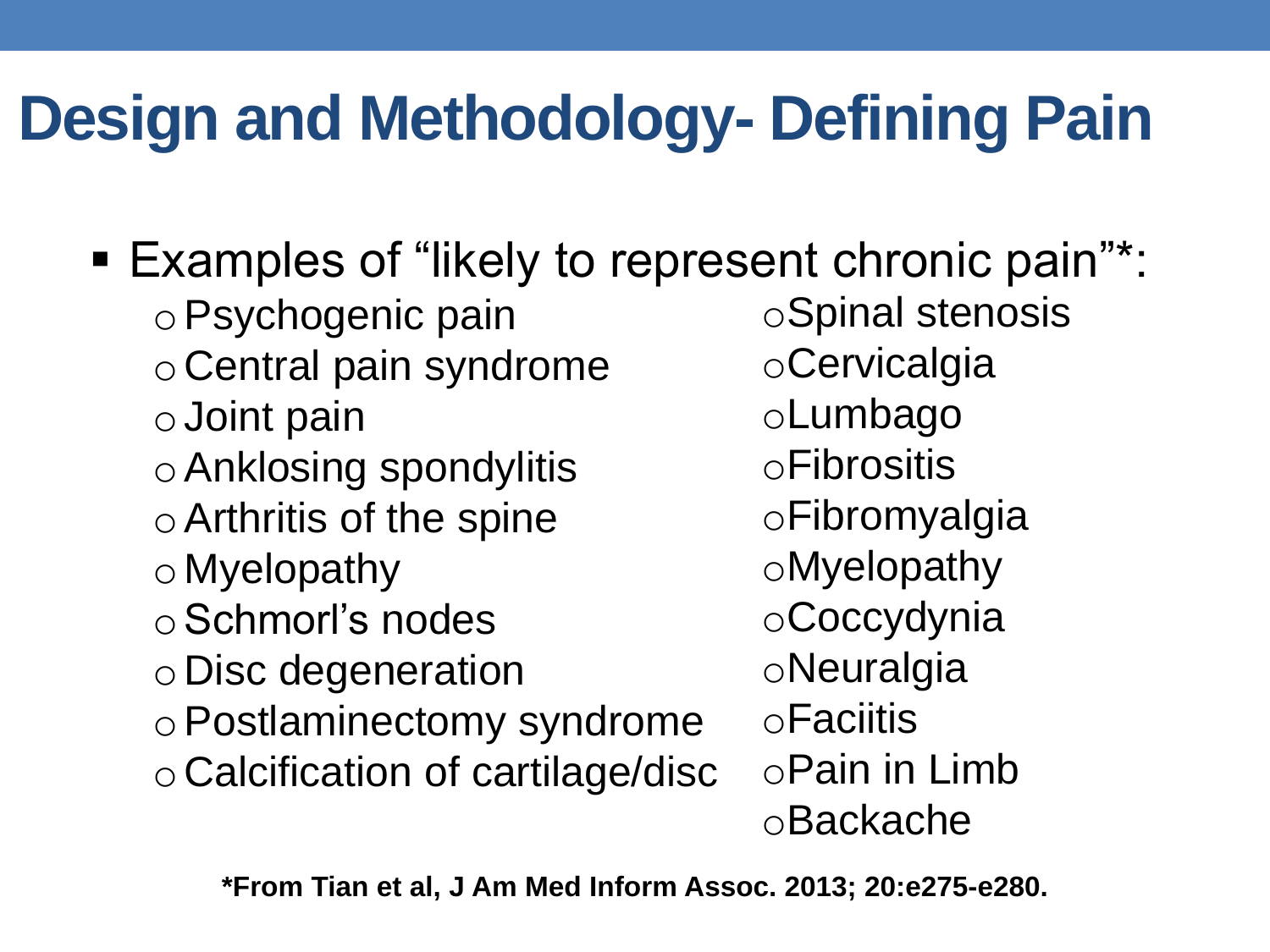### **Design and Methodology- Defining Pain**

**ICD9 code groupings for 2<sup>nd</sup> criterion** – one of these types of pain  $+$  pain scores  $>=$  4

oBack pain o Neck pain o Joint pain oOsteoarthritis oTemporomandibular disorder oFibromyalgia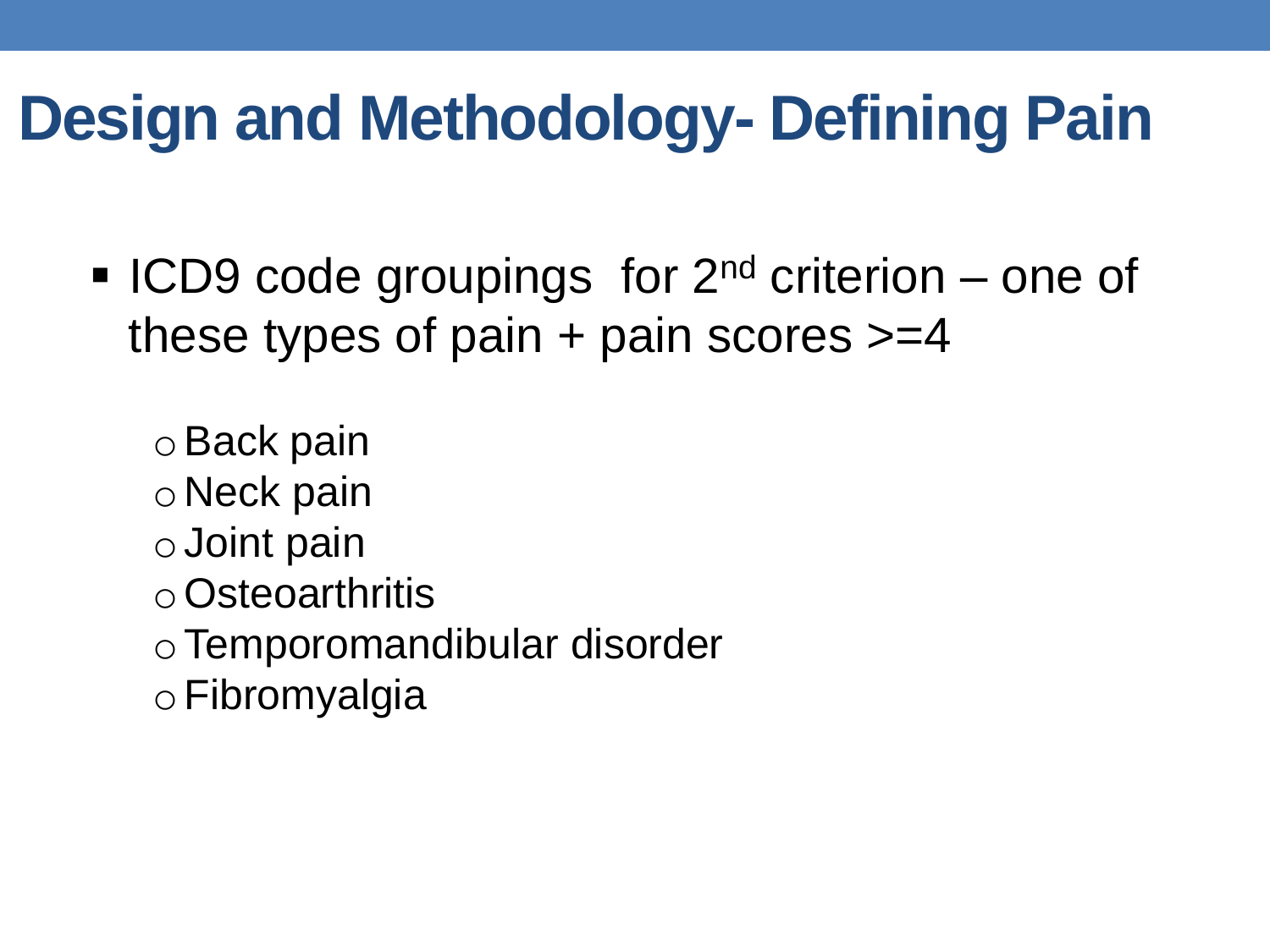#### **MSD Pain Types – person level**

| <b>Pain Types</b>             | <b>Frequency</b> | Percent* |
|-------------------------------|------------------|----------|
| <b>Back pain</b>              | 279,306          | 52%      |
| Joint pain                    | 209,350          | 39%      |
| Neck pain                     | 89,522           | 17%      |
| <b>Osteoarthritis</b>         | 40,850           | 8%       |
| Fibromyalgia                  | 38,790           | 7%       |
| Temporomandibular disorder    | 401              | $0\%$    |
| <b>Total Cohort</b>           | 540,042          | 100%     |
| <b>Multiple MSD diagnoses</b> | 103,934          | 19%      |

\*Percentages do not add to 100% because 19% of the cohort have multiple MSD diagnoses.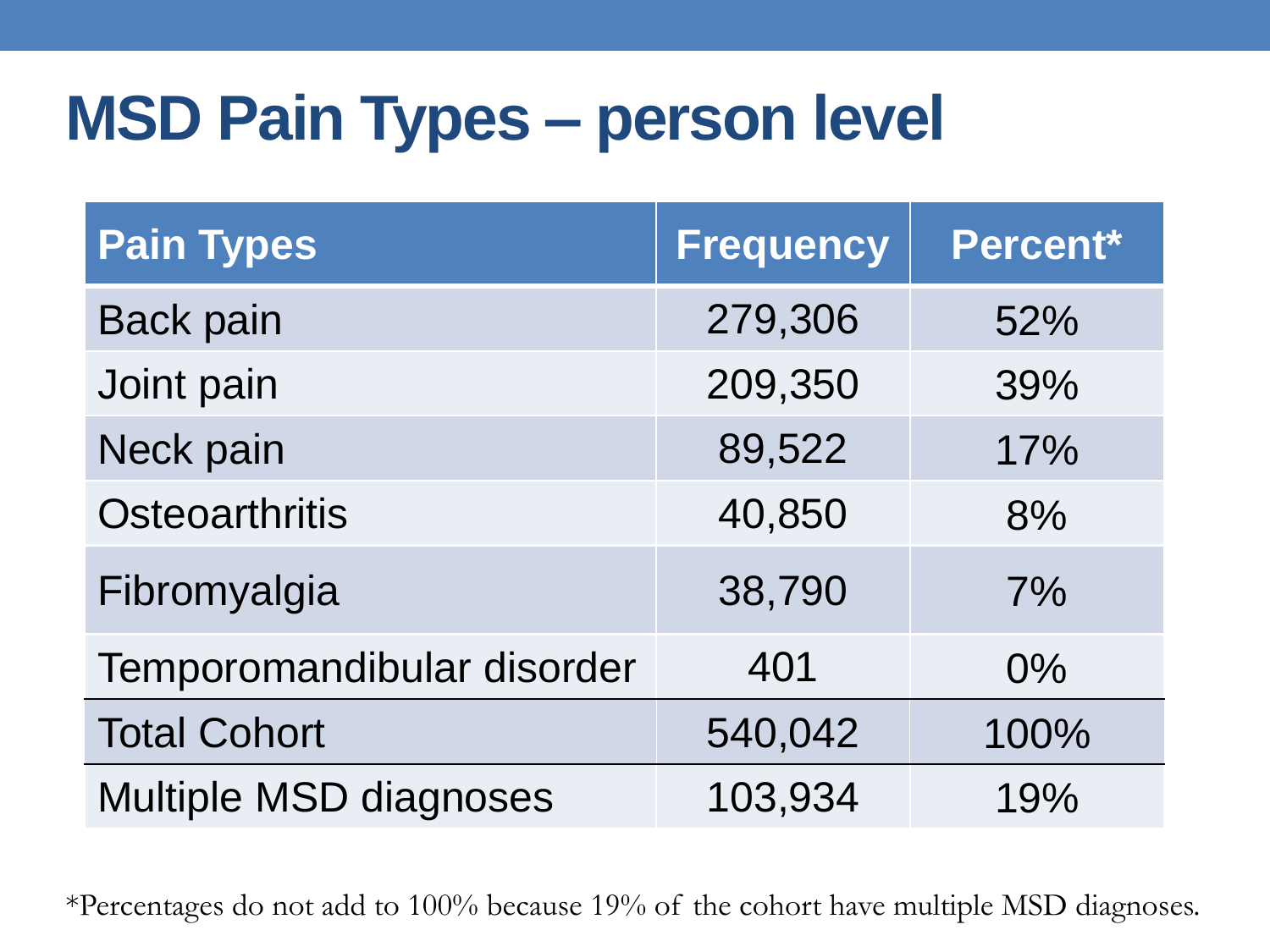### **Design and Methodology**

- Aim 1: Identifying 8 types CIH use via CPT and CHAR codes and natural language processing (NLP)
- **Aims 2 and 3: Cost-effectiveness analysis using** double robust methods to create comparable groups
- **Aim 4: VA-based Advisory Board to help with** inputs, and interpretation and integration of results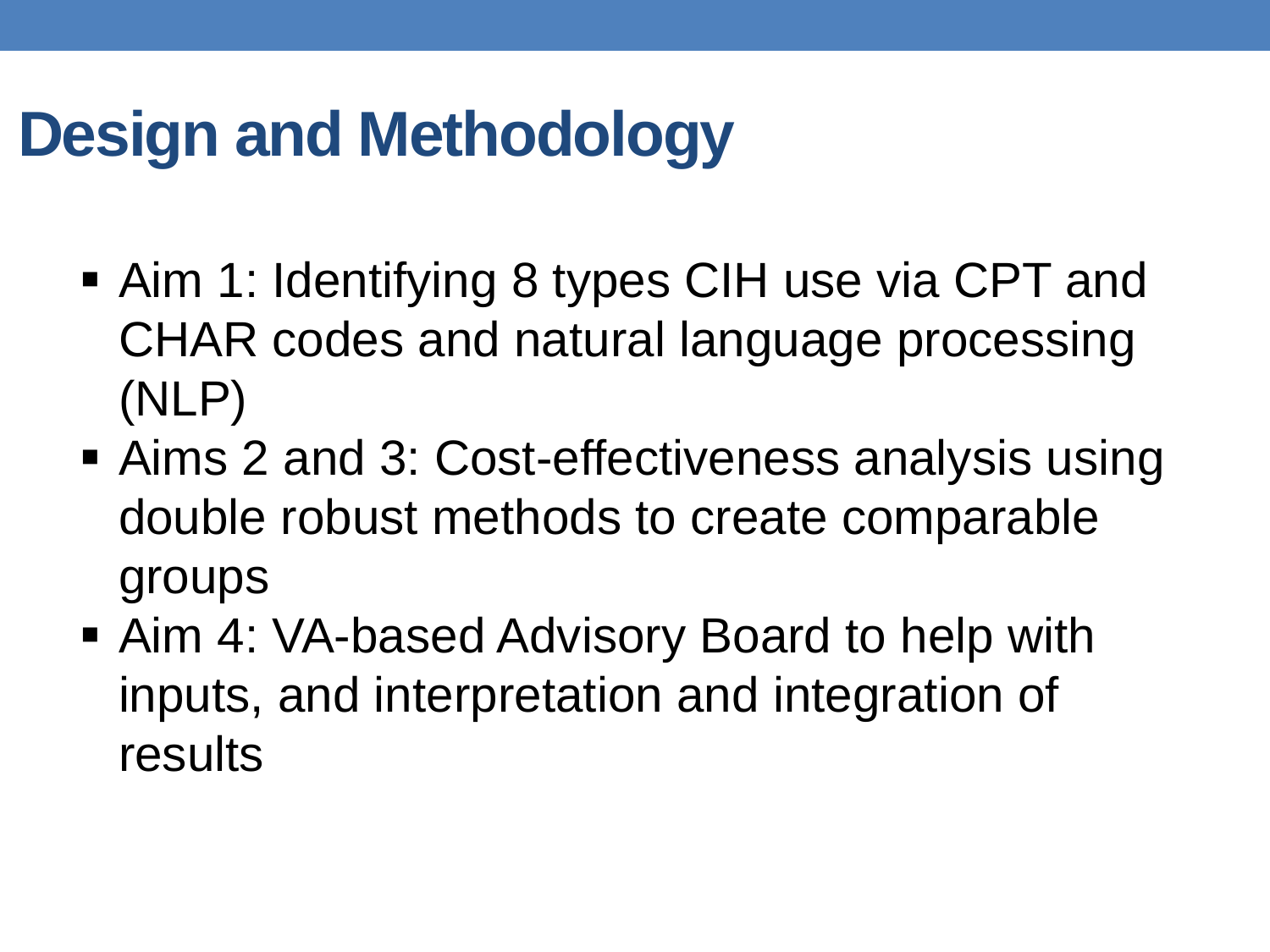## **How CIH Is Being Identified**

| <b>CIH Type</b>       | <b>NLP</b> | <b>CPT Codes</b> | <b>CHAR</b><br>Code |
|-----------------------|------------|------------------|---------------------|
| Acupuncture           | $\sf X$    | X                | X                   |
| <b>Biofeedback</b>    | X          | X                | X                   |
| <b>Guided imagery</b> | X          |                  | X                   |
| Massage               |            | $\sf X$          | X                   |
| <b>Meditation</b>     | X          |                  | $\overline{X}$      |
| <b>Tai Chi</b>        | X          |                  | X                   |
| Yoga                  | $\sf X$    |                  | X                   |
| <b>Hypnosis</b>       |            | X                | X                   |
| Chiropractic*         |            | X                |                     |

\* Also identified through provider type codes.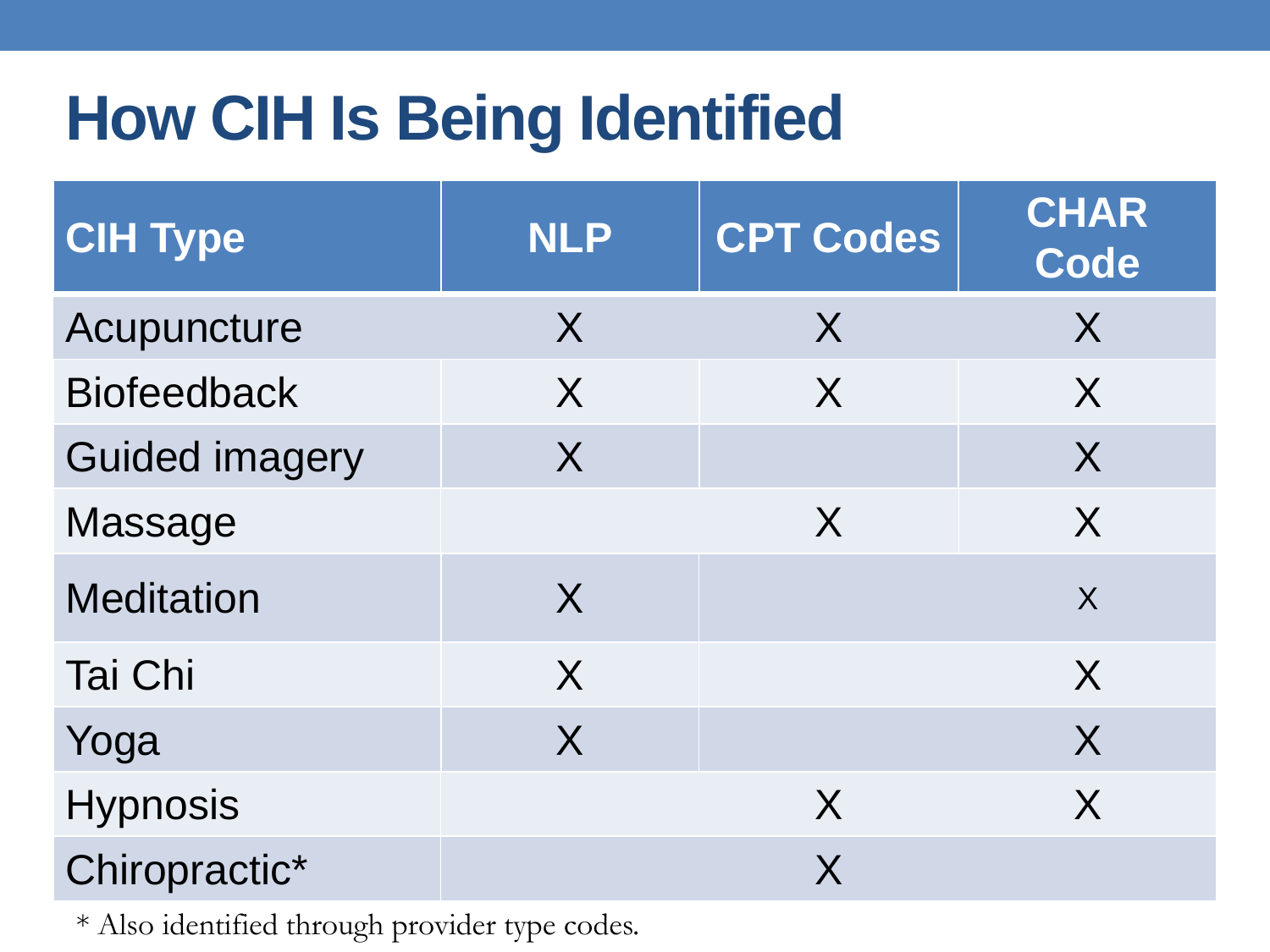# **Natural Language Processing (NLP)**

- A text mining technology that can search billions of pieces of electronic natural language text –e.g., notes in clinical records
- Uses a search technology that "teaches" machines to find particular words/terms in text and interpret them correctly

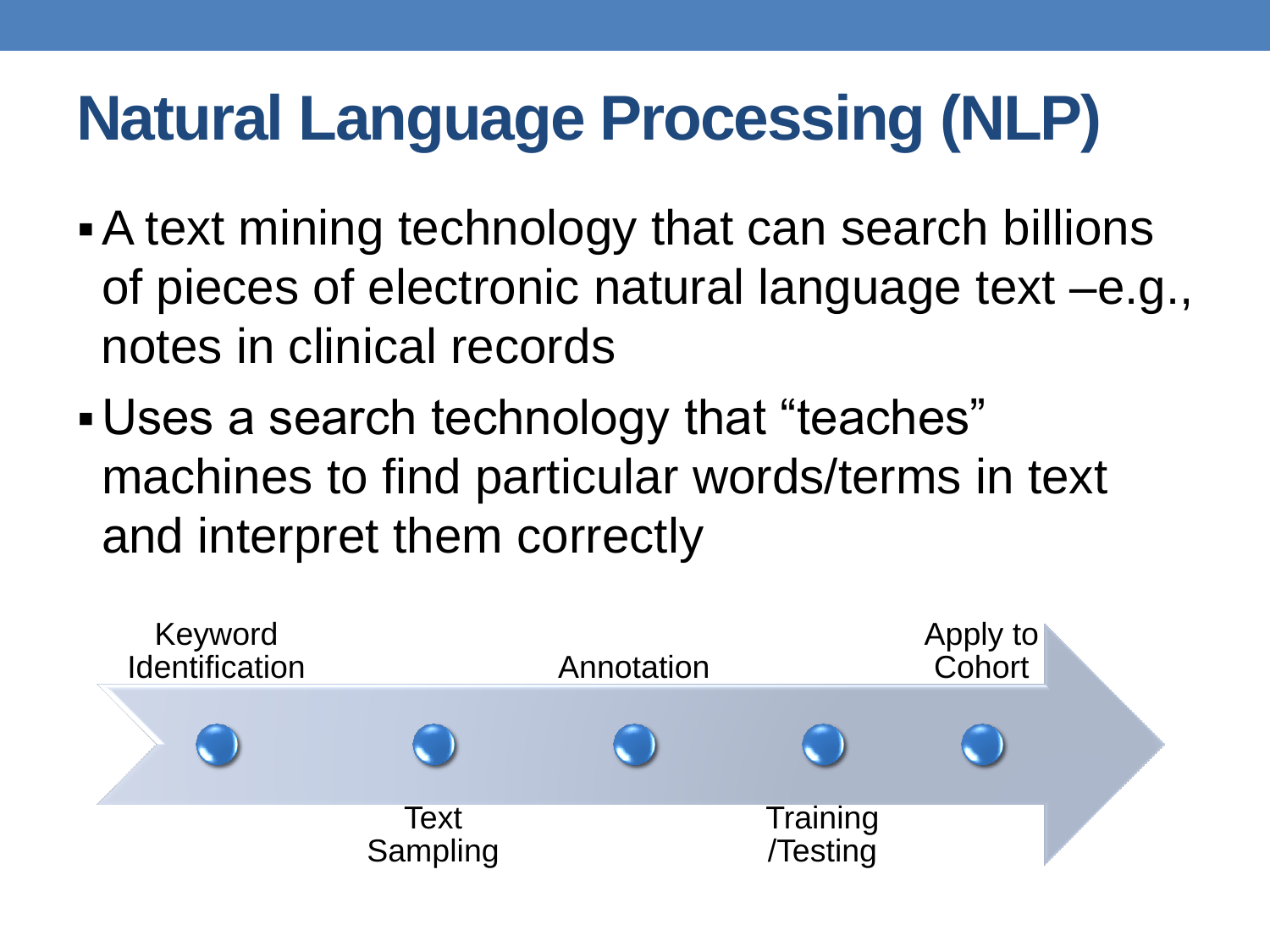#### **Cost-Effectiveness Analysis (CEA)**

- Basic CEA is: (Δ Costs) / (Δ Effects)
- **Comparison is between vets with chronic MSD pain** using CIH and those who do not use CIH
	- **Using double robust methods for comparisons**
	- **Combination of propensity scores and regression**
- **Effects measured using pain numerical rating scale** (NRS) across the year
	- Also, will be measuring opioid use over year
- Costs are VHA healthcare utilization costs VHA perspective
- **Sensitivity analyses to test assumptions**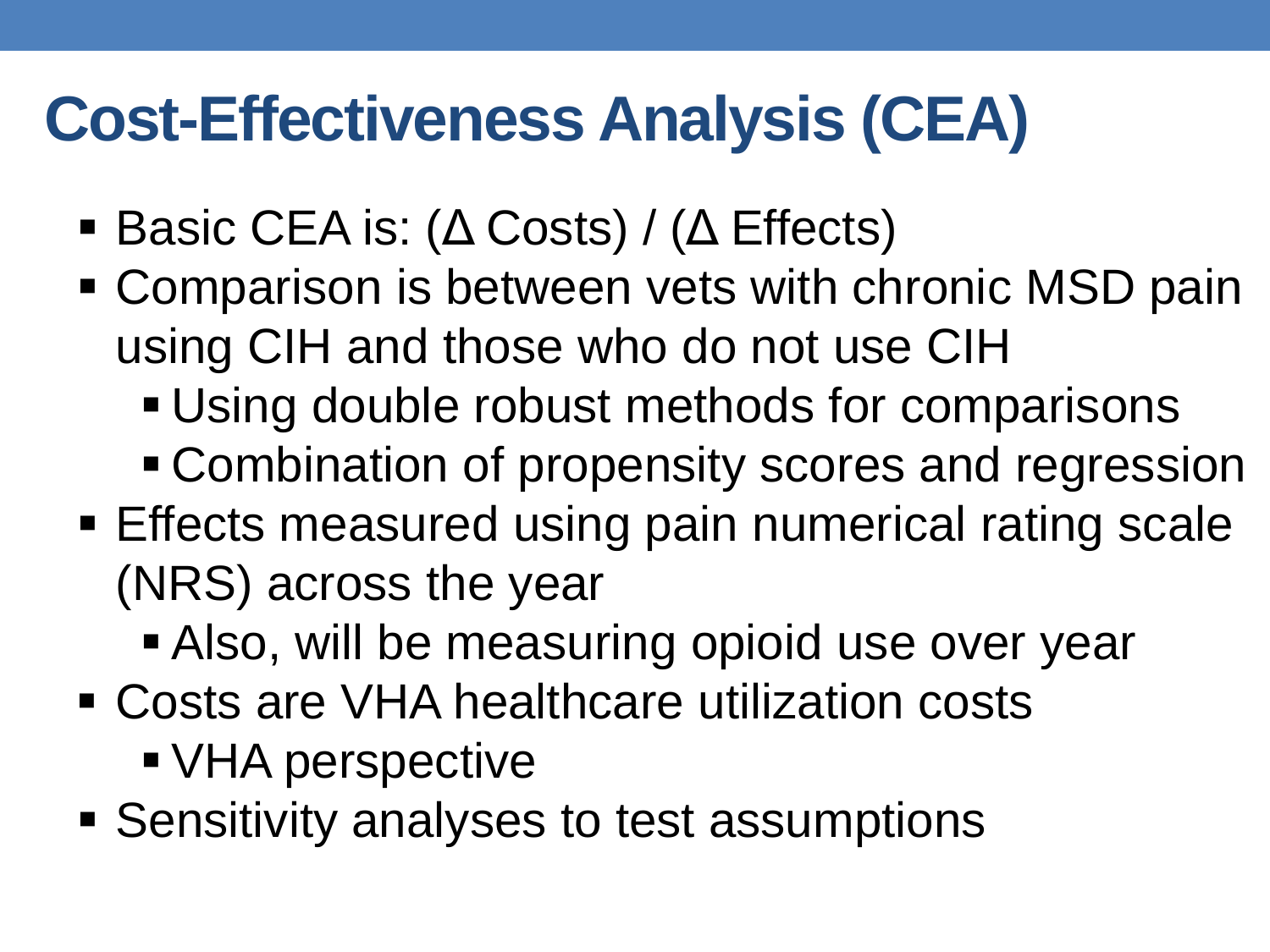#### **Results To Date**

- Cohort of mostly OEF/OIF/OND Veterans identified
	- Across both inclusion criteria 540,042 veterans w/chronic musculoskeletal chronic pain
		- 99% of these were identified by ICD9s "likely" for chronic pain
		- 91% of these were identified by ICD9s and  $\geq$ 4 pain scores
		- $\blacksquare$ So either inclusion criterion alone could have generated most of our cohort
- CIH use from different measures calculated
- cost data Merging with demographic, pain, opioid use and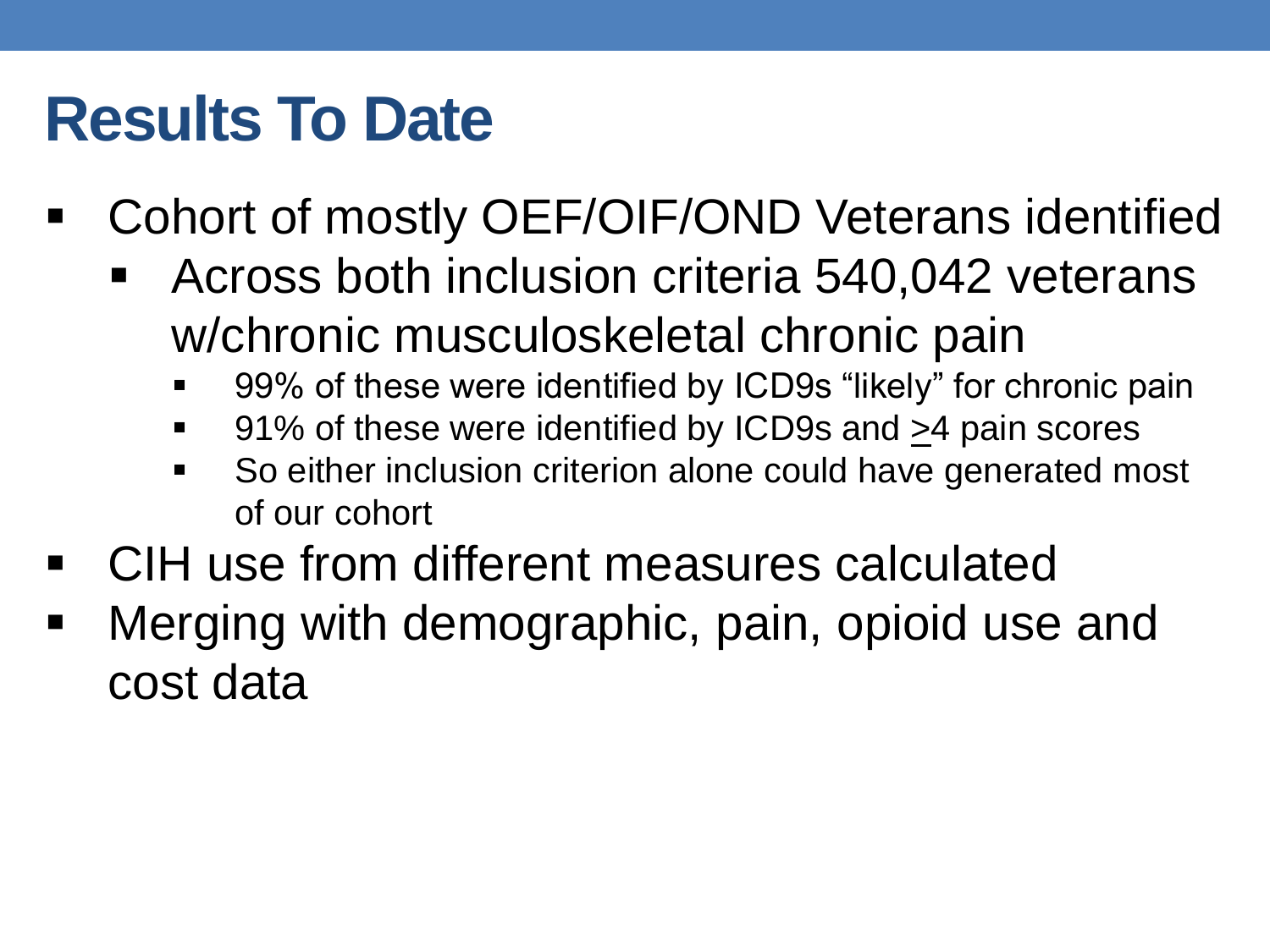#### **Frequency of CIH Use in Cohort**

| <b>CIH Type</b>       | $\sqrt{2}$ of<br>Cohort |
|-----------------------|-------------------------|
| <b>Meditation</b>     | 16%                     |
| Yoga                  | 7%                      |
| Acupuncture           | 6%                      |
| <b>Biofeedback</b>    | 3%                      |
| Chiropractic          | 4%                      |
| <b>Guided imagery</b> | 4%                      |
| Massage               | 2%                      |
| <b>Tai Chi</b>        | 2%                      |
| <b>Hypnosis</b>       | 0.1%                    |
| Any of the above      | 27%                     |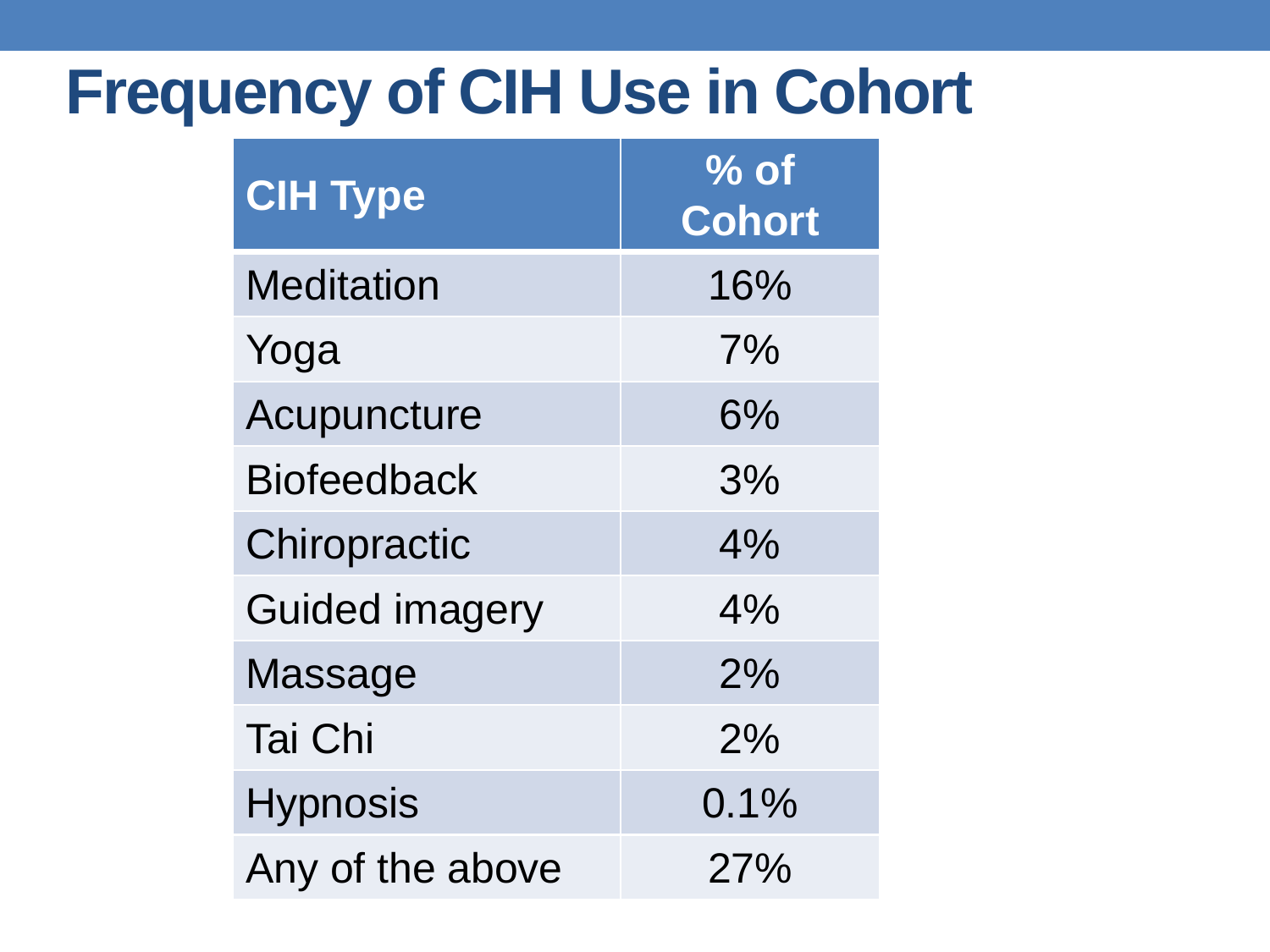#### **Demographics** – all are number (%) unless indicated

| <b>Variable</b>                       | <b>Total Cohort</b><br>$(n=540, 042)$ | <b>CIH Users</b><br>$(n=129,521)$ | <b>Control</b><br>$(n=348, 157)$ |
|---------------------------------------|---------------------------------------|-----------------------------------|----------------------------------|
| Age, mean (SD)                        | 38.9(8.5)                             | 38.7(8.4)                         | 39.0(8.5)                        |
| Female                                | 95,893 (17.8)                         | 29,078 (22.5)                     | 54,030 (15.5)                    |
| <b>Married</b>                        | 250,290 (46.4)                        | 53,675 (41.4)                     | 93,983 (27.0)                    |
| Divorced/Separated<br><b>Widowed</b>  | 154,579 (28.6)                        | 41,396 (32.0)                     | 169,252 (48.6)                   |
| Single/Never<br><b>Married</b>        | 132,843 (24.6)                        | 34,214 (26.4)                     | 82,990 (23.8)                    |
| Service connected-<br>$ness > = 50\%$ | 164,345 (30.4)                        | 48,667 (37.6)                     | 93,751 (26.9)                    |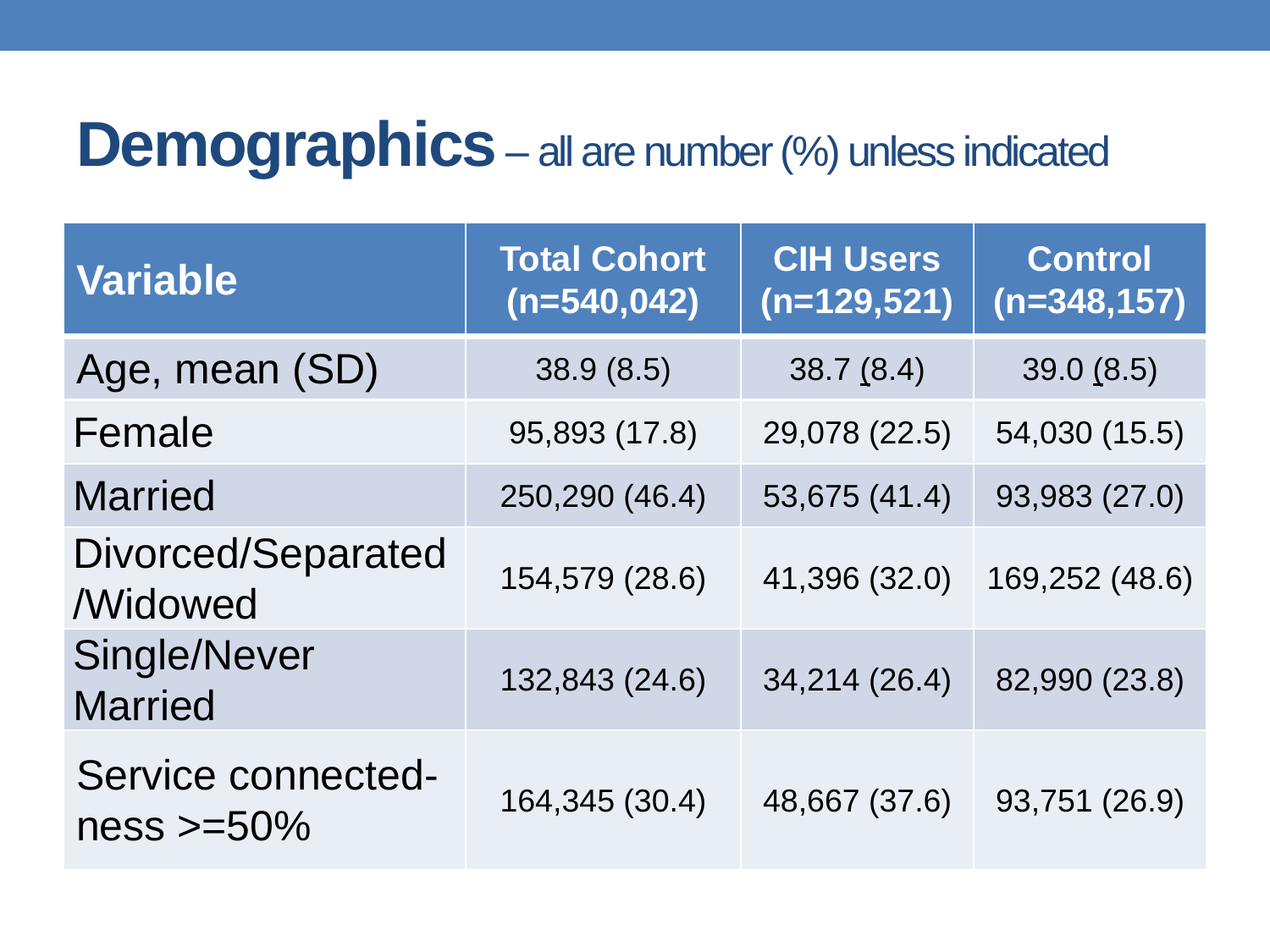# **Plan for the Cost-Effectiveness Analyses**

- Use 1 year of pain and healthcare utilization data:
	- For CIH users, year begins with first use of CIH
	- For controls, year begins at roughly the same amount of time after individual qualified for the cohort
- Healthcare utilization data from CDW and VA Fee Basis files
	- Cost per healthcare event will come from average cost database
	- Costs reported in total and by outpatient visits, labs and imaging; inpatient care, ER visits, and medications
	- Opioid use tracked specifically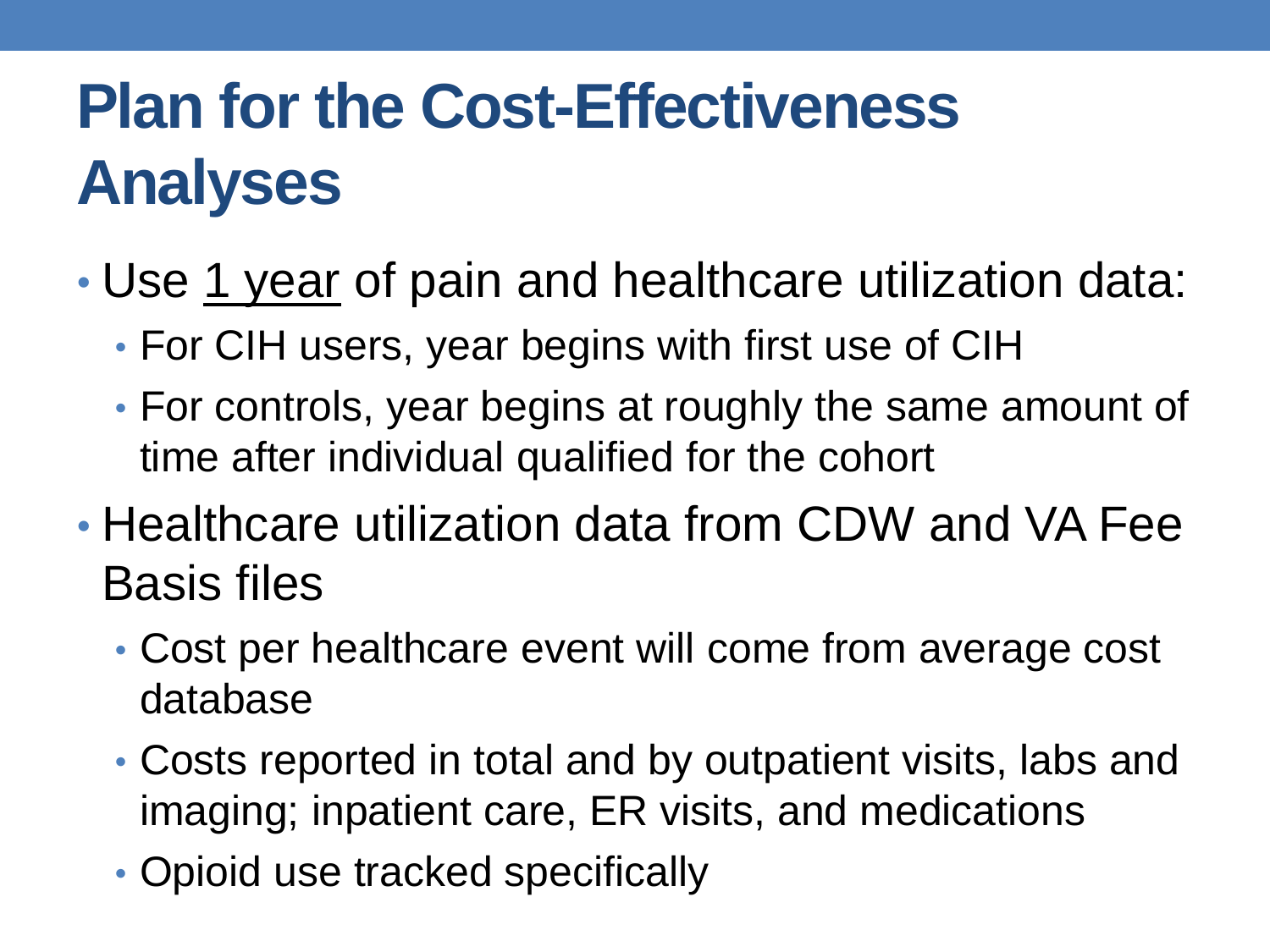# **Plan for the Cost-Effectiveness Analyses (CEA) (Cont.)**

#### Primary analysis: Any CIH use identified by codes

- Possible secondary analyses by CIH type dependent on numbers: acupuncture, chiropractic, massage
- Secondary analysis: Any CIH use identified by codes or NLP "Yes"
	- Possible secondary analyses by CIH type dependent on numbers: acupuncture, meditation, yoga
- Sensitivity analysis: Any CIH use identified by codes or NLP "Yes" or NLP "Probably yes"
	- Possible secondary sensitivity analyses by CIH type dependent on numbers: acupuncture, meditation, yoga

All CIH use datasets will be run against a control group that is devoid from any mention of CIH use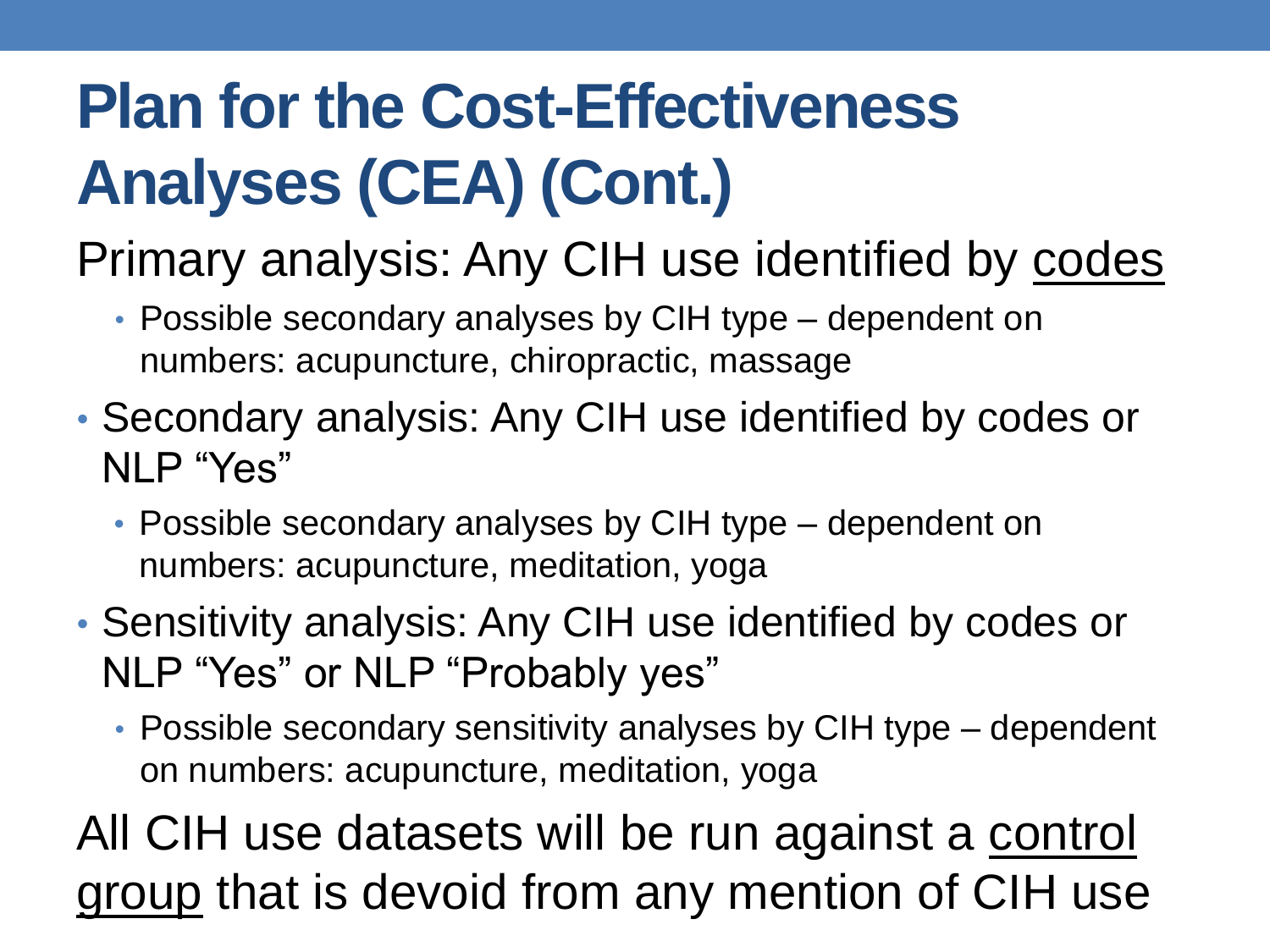#### **Quasi-Experimental Design**

- or not they chose this care • We did not randomly allocate service members to use CIH
	- Self-selection bias
- – one that is identical to the CIH use group except that • Correct for this by identifying an appropriate control group they did not use CIH
- Several methods available to identify an appropriate control group:
	- Simple matching, propensity scores, regression modeling, double robust estimation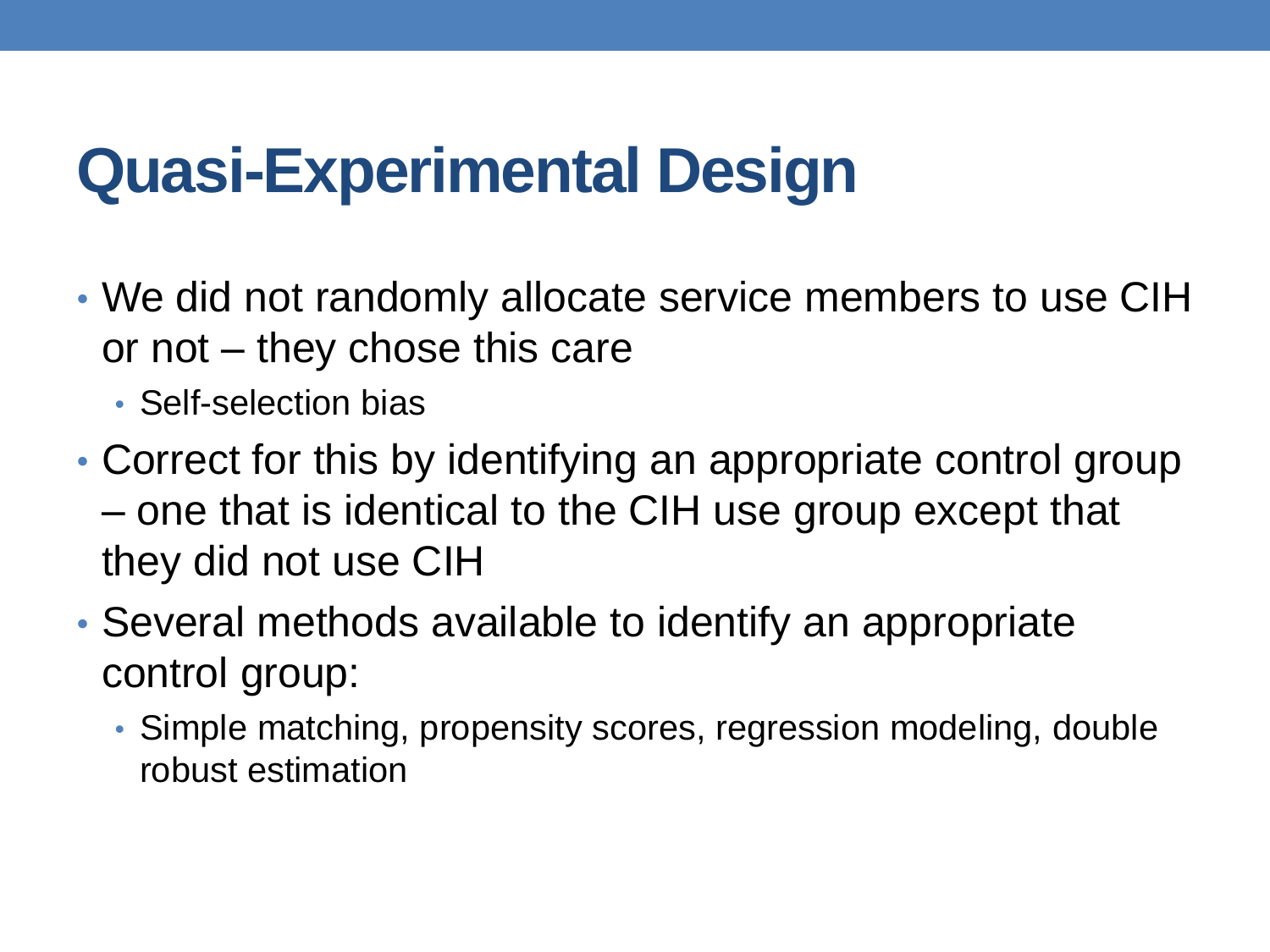# **Matching On:**

- Age
- Sex
- Race/ethnicity
- Marital status
- Means test (co-payments required or not)
- Service connectedness
- Percent disability
- Physical and psychiatric comorbidities
- Insurance status
- VA facility/station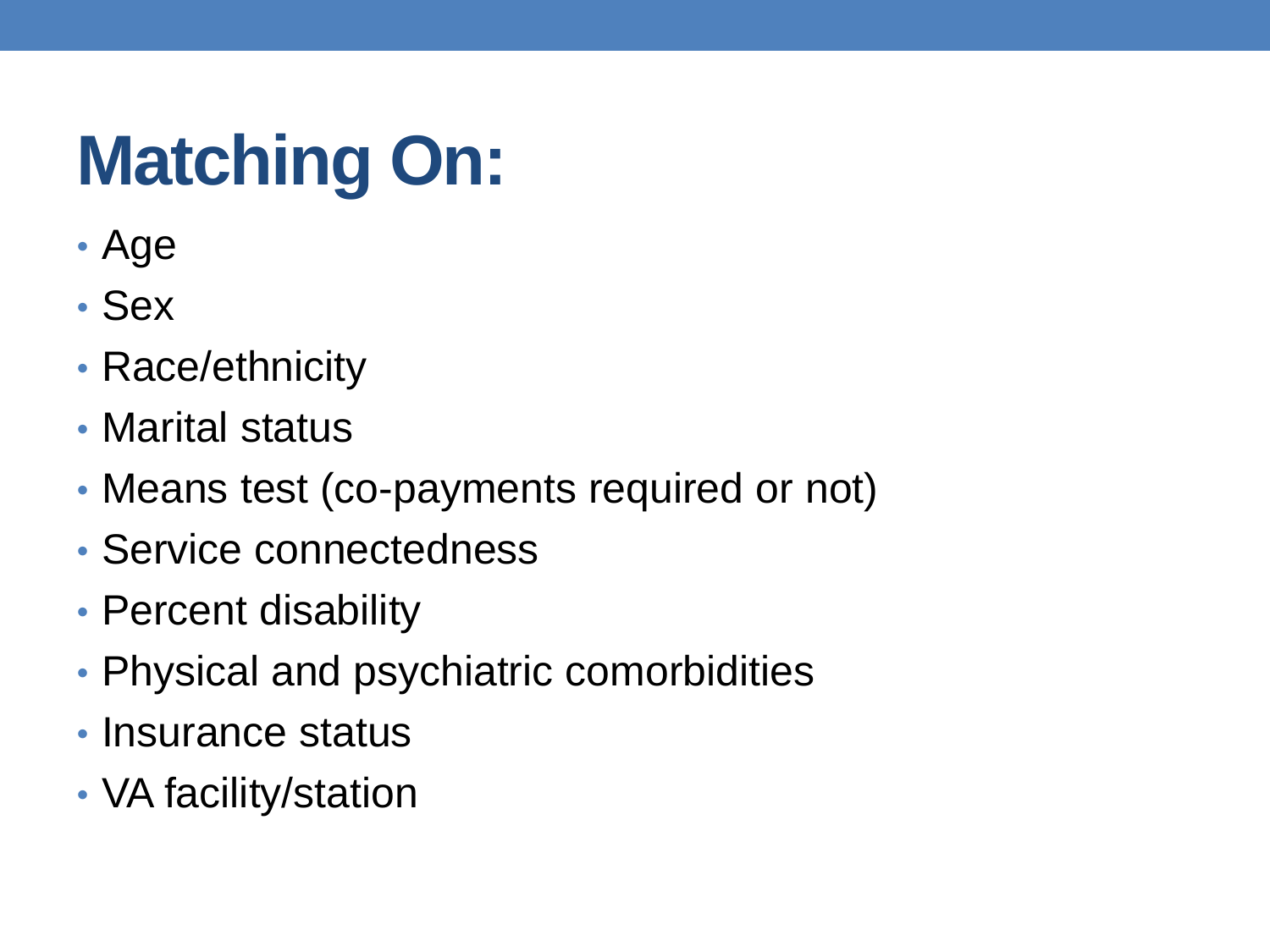### **Double Robust (DR): Conceptual Model**



**Exposure** Outcome (Treatment) Figure 1. Component models of the DR estimator.

 *Data Using SAS*. Faries et al (eds). SAS Institute: Cary, NC. pp. 85-104. Source: Funk MJ, et al, 2010. Chapter 4. DR estimation of treatment effects. In *Analysis of Observational*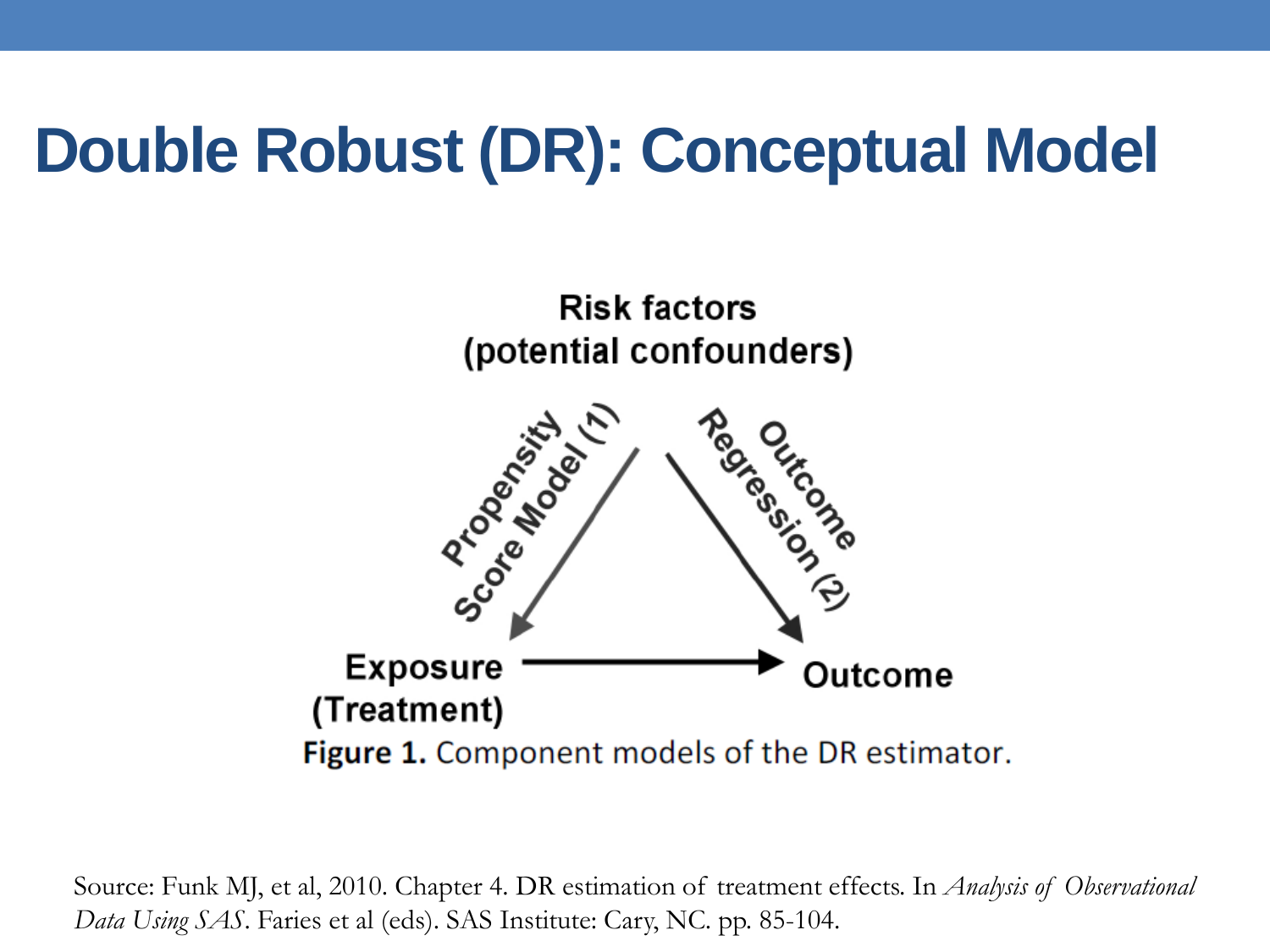#### **Double Robust Statistical Approach**

- Step 1: Model for probability of receiving treatment as a function of covariates (logistic)  $\rightarrow$  weights
- Step 2: Separate regressions for exposed and unexposed individuals' outcomes as a function of covariates and risk factors  $\rightarrow$  2 sets of predicted outcomes for each individual
- Step 3: Each predicted outcome from these regressions is given a weight (IPW) from the first model to create a set of expected observations that are then compared statistically (e.g. z-test)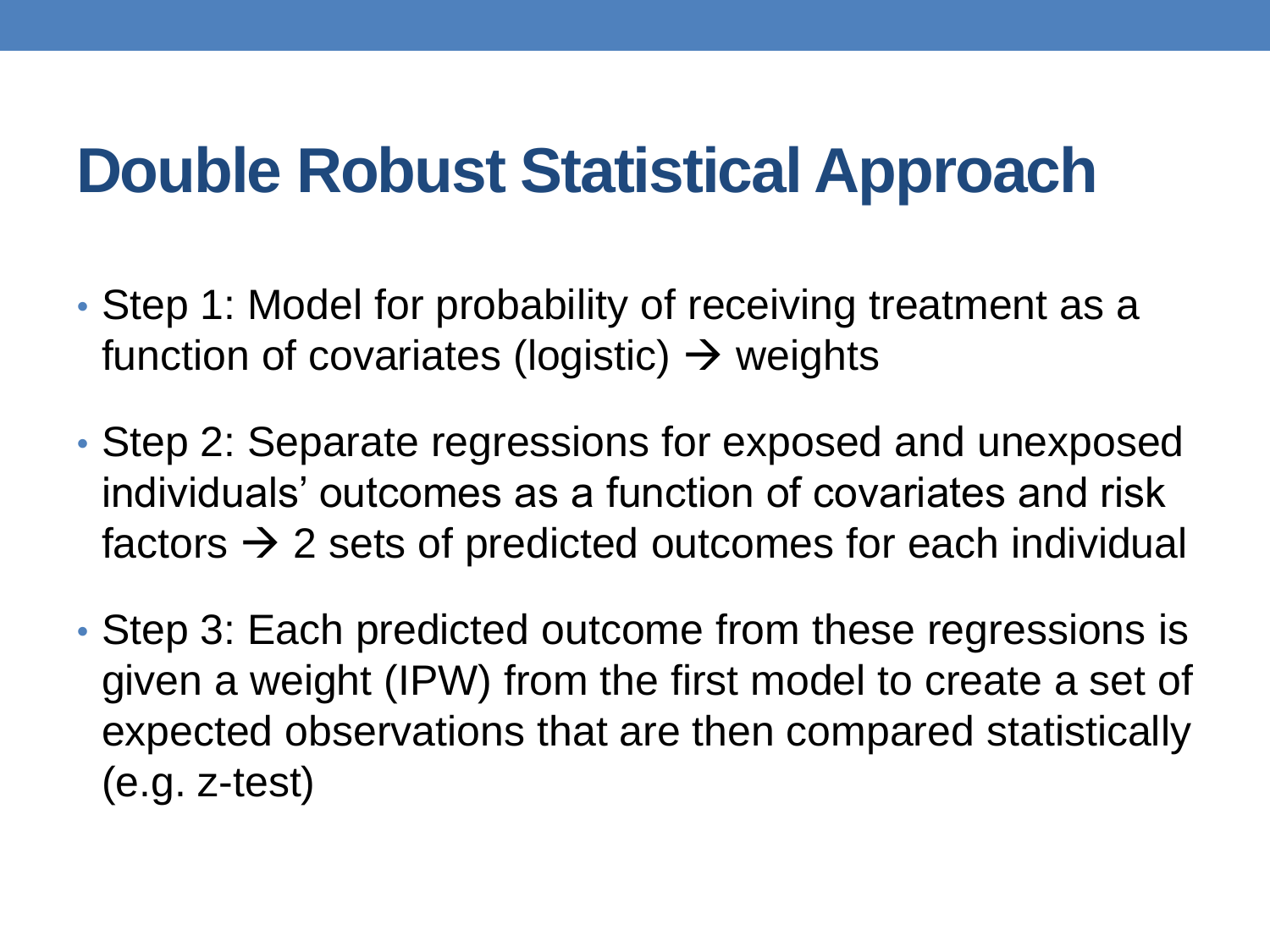# **Challenges So Far**

- $\blacksquare$ Using NLP to identify CIH users and non-users
	- $\circ$  somewhat subjective interpretation of notes
	- $\circ$  Unclear if CIH documented in notes is internal or external to VA
- **CIH use codes also have challenges** 
	- $\circ$  Almost no one using CHAR codes during the 2010-2013 period of interest
	- $\circ$  CPT4 codes very few exist for CIH and they are not always used
- Determining an appropriate start date for controls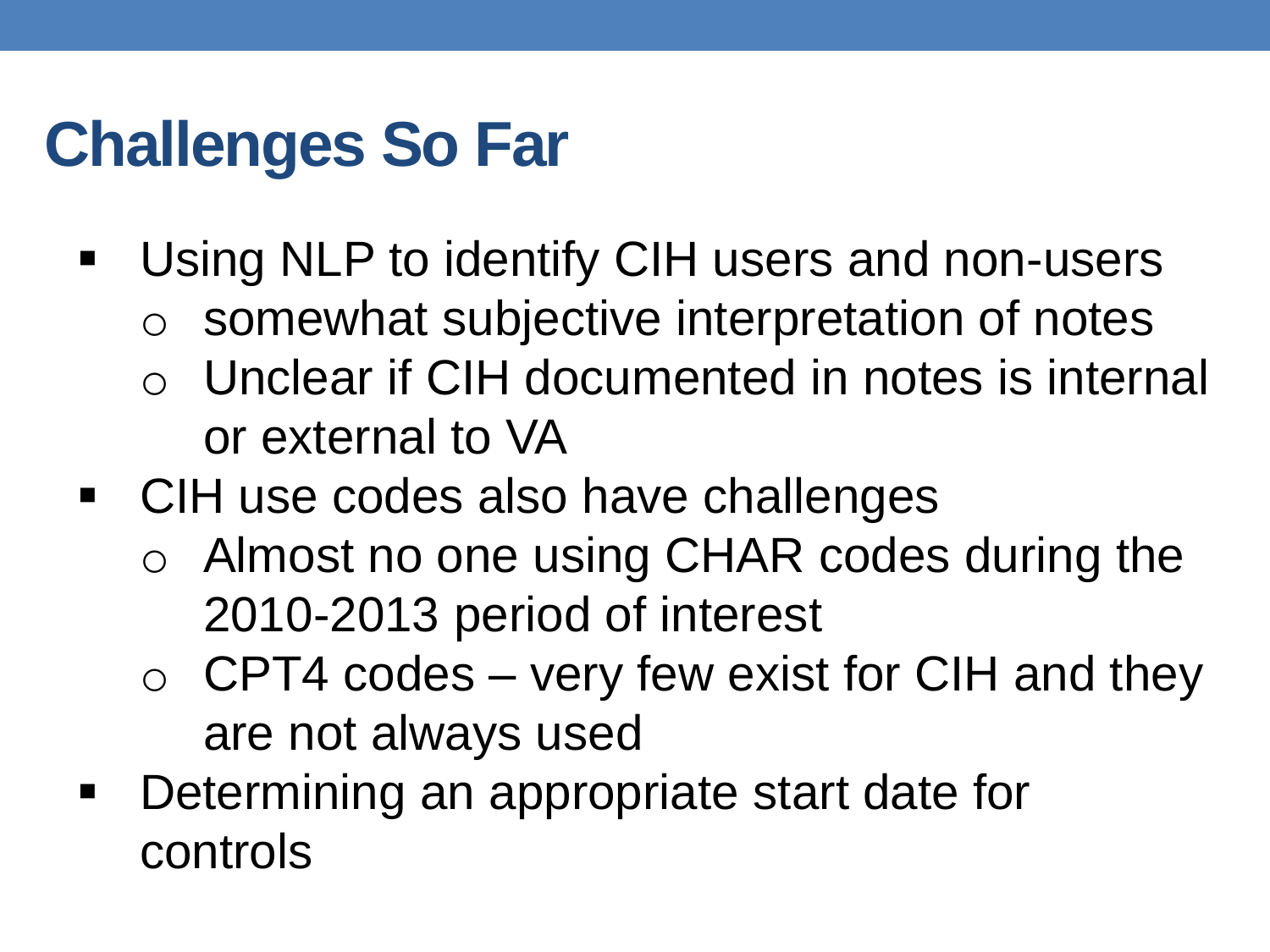#### **Payoff to the VA for this Research**

- Estimates of:
	- Overall CIH use - multimethod measure
	- Cost of CIH use (VA investment in CIH)
	- Impact of CIH use on healthcare utilization
	- Impact of CIH use on opioid use and pain
- **Results could affect the offer and level of funding** for CIH use for chronic musculoskeletal pain and:
	- Improve Veterans' health
	- $\blacksquare$ Reduce their use of opioids
	- Allow for more efficient use of VA healthcare resources